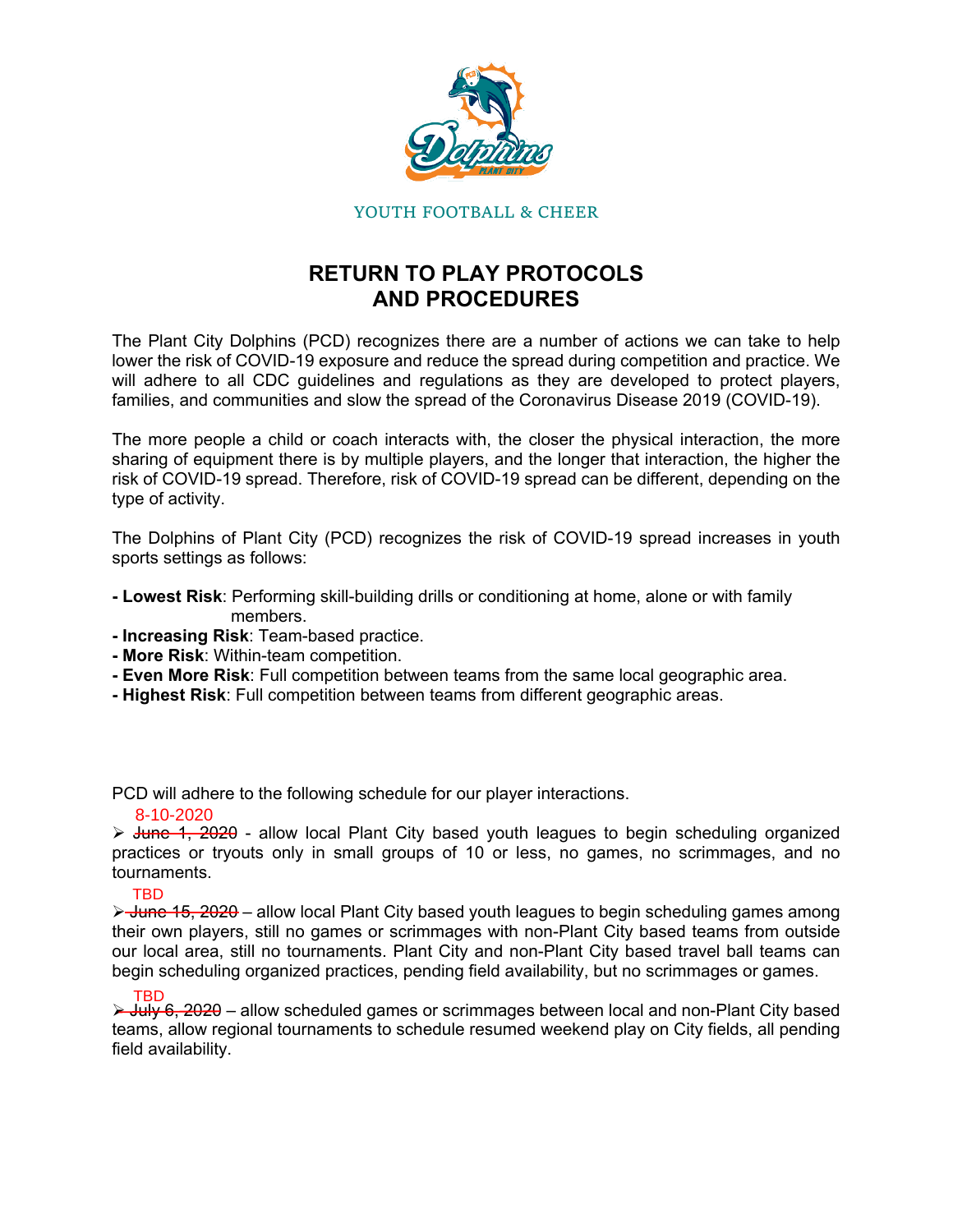

**Amount of necessary touching of shared equipment and gear (e.g., protective gear, balls, or water bottles).** We will minimize equipment sharing, and clean and disinfect shared equipment between use by different people to reduce the risk of COVID-19 spread.

**Ability to engage in social distancing while not actively engaged in play (e.g., during practice, on the sideline).** During times when players are not actively participating in practice or competition, attention will be given to maintaining [social distancing](https://www.cdc.gov/coronavirus/2019-ncov/prevent-getting-sick/social-distancing.html) by increasing space between players on the sideline, or bench. Additionally, coaches will encourage athletes to use downtime for individual skill-building work or cardiovascular conditioning, rather than staying clustered together.

**Nonessential visitors, spectators, volunteers.** Limit any nonessential visitors, spectators, volunteers, and activities involving external groups or organizations.

PCD will encourage behaviors that reduce the spread of COVID-19. The most important of which is educating our staff, players and parents of the importance of staying home under the following circumstances:

Actively encourage sick staff, families, and players to stay home.

 $\mathcal F$  [Individuals, including coaches, players, and families, should stay home](https://www.cdc.gov/coronavirus/2019-ncov/if-you-are-sick/steps-when-sick.html) if they have tested positive for or are showing COVID-19 [symptoms.](https://www.cdc.gov/coronavirus/2019-ncov/symptoms-testing/symptoms.html?CDC_AA_refVal=https%253A%252F%252Fwww.cdc.gov%252Fcoronavirus%252F2019-ncov%252Fabout%252Fsymptoms.html)

 Individuals, including coaches, players, and families, who have recently had a [close contact](https://www.cdc.gov/coronavirus/2019-ncov/php/public-health-recommendations.html)  with a person with COVID-19 should also [stay home and monitor their health.](https://www.cdc.gov/coronavirus/2019-ncov/if-you-are-sick/quarantine-isolation.html)

 $\mathcal F$  Sick coaches, staff members, umpires/officials, or players should not return until they have met CDC's [criteria to discontinue home isolation.](https://www.cdc.gov/coronavirus/2019-ncov/if-you-are-sick/steps-when-sick.html)

In addition, PCD will implement measures to reduce close contact situations as follows:

 Identify adult staff members or volunteers to help maintain [social distancing](https://www.cdc.gov/coronavirus/2019-ncov/prevent-getting-sick/social-distancing.html) among youth, coaches, umpires/referees, and spectators (if state and local directives allow for spectators).

 Space players at least 6 feet apart on the field while participating in the sport (e.g., during warmup, skill building activities, simulation drills)

- Discourage unnecessary physical contact, such as high fives, handshakes, fist bumps, or hugs.
- Prioritize outdoor, as opposed to indoor, practice and play as much as possible.
- Create distance between players when explaining drills or the rules of the game.

 If keeping physical distance is difficult with players in competition or group practice, consider relying on individual skill work and drills.

 Encourage players to wait in their cars with guardians until just before the beginning of a practice, warm-up, or game, instead of congregating or forming a group.

 Limit the use of carpools or van pools. When riding in an automobile to a sports event, encourage players to ride to the sports event with persons living in their same household.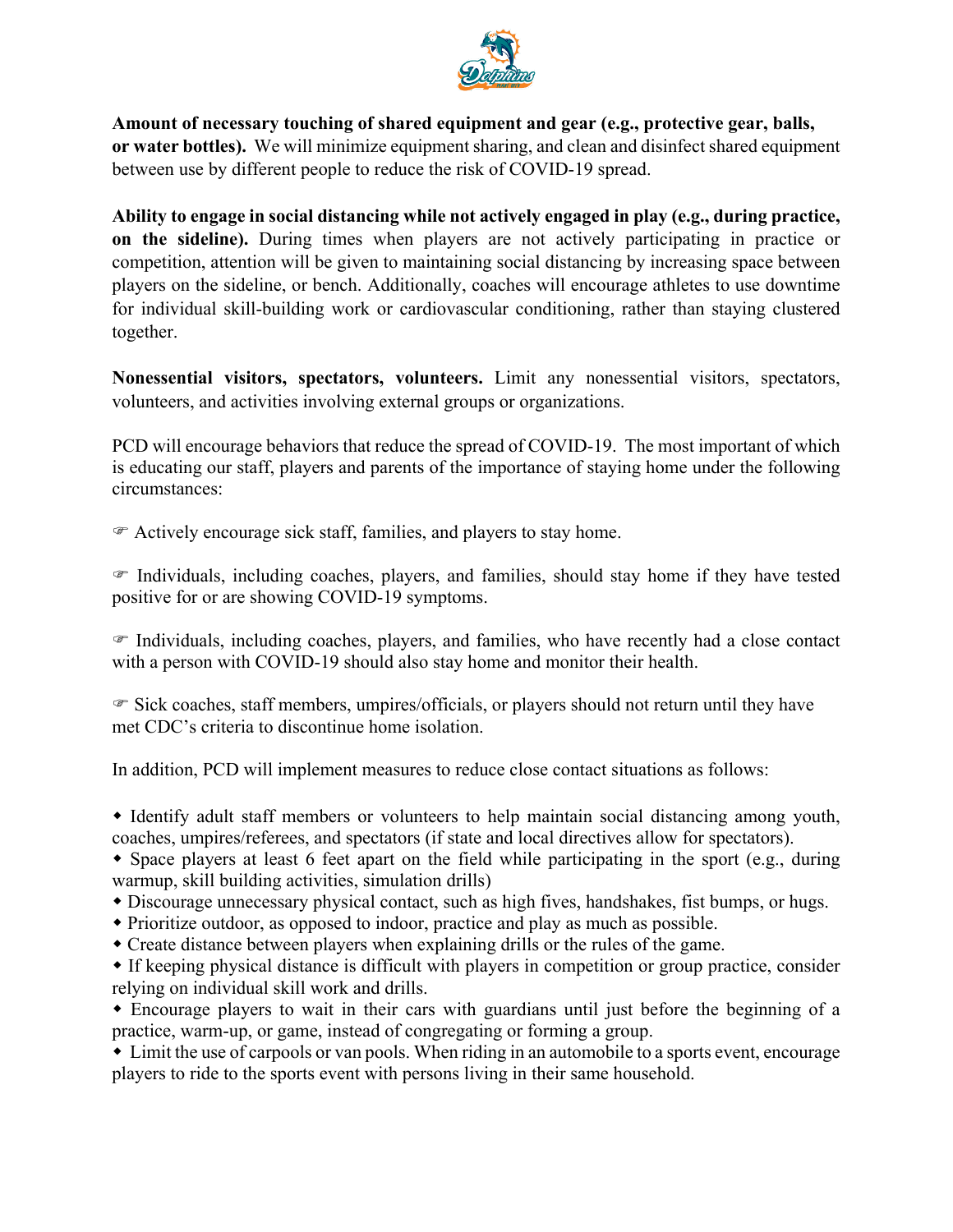

## **Coach and Staff Training**

PCD will train our coaches, officials, and staff on all safety protocols and to be on the lookout for signs and symptoms of persons with COVID-19. If necessary we will conduct daily health checks or [symptom checks](https://www.cdc.gov/coronavirus/2019-ncov/symptoms-testing/symptoms.html?CDC_AA_refVal=https%253A%252F%252Fwww.cdc.gov%252Fcoronavirus%252F2019-ncov%252Fabout%252Fsymptoms.html) of coaches, officials, staff, and players safely and respectfully, and in accordance with any applicable privacy and confidentiality laws and regulations.

## **Designated COVID-19 Point of Contact**

We will designate a youth sports program staff person to be responsible for responding to COVID-19 concerns. All coaches, staff, officials, and families should know who this person is and how to contact them.

## **Active or Suspected COVID-19 Contact**

Finally, in the event a player, coach or staff member contracts COVID-19 we will do the following:

Make sure that coaches, staff, officials, players, and families know that sick individuals should not attend the youth sports activity, and that they should notify youth sports officials (e.g., the COVID-19 point of contact) if they (staff) or their child (families) become sick with COVID-19 [symptoms](https://www.cdc.gov/coronavirus/2019-ncov/communication/print-resources.html?Sort=Date%253A%253Adesc), test positive for COVID-19, or have been [exposed](https://www.cdc.gov/coronavirus/2019-ncov/php/public-health-recommendations.html) to someone with COVID-19 symptoms or a confirmed or suspected case.

Immediately separate coaches, staff, officials, and players with COVID-19 [symptoms](https://www.cdc.gov/coronavirus/2019-ncov/communication/print-resources.html?Sort=Date%253A%253Adesc) (i.e., fever, cough, shortness of breath) at any youth sports activity.

Individuals who have had [close contact](https://www.cdc.gov/coronavirus/2019-ncov/php/public-health-recommendations.html) with a person who has [symptoms](https://www.cdc.gov/coronavirus/2019-ncov/communication/print-resources.html?Sort=Date%253A%253Adesc) should be separated and sent home as well, and follow [CDC guidance for community-related exposure](https://www.cdc.gov/coronavirus/2019-ncov/php/public-health-recommendations.html) (see "Notify Health Officials and Close Contacts" below). If symptoms develop, individuals and families should follow [CDC guidance for caring for oneself and others](https://www.cdc.gov/coronavirus/2019-ncov/if-you-are-sick/index.html) who are sick.

Establish procedures for safely transporting anyone who is sick to their home or to a healthcare facility.

#### **Notify Health Officials and Close Contacts**

 $\checkmark$  In accordance with state and local privacy and confidentiality laws and regulations, youth sports organizations should notify [local health officials,](https://www.cdc.gov/publichealthgateway/healthdirectories/index.html) program staff, umpires/officials, and families immediately of any case of COVID-19 while maintaining confidentiality.

 $\checkmark$  Work with [local health officials](https://www.cdc.gov/publichealthgateway/healthdirectories/index.html) to develop a reporting system (e.g., letter) youth sports organizations can use to notify health officials and close contacts of cases of COVID-19.

 $\checkmark$  Advise those who have had [close contact](https://www.cdc.gov/coronavirus/2019-ncov/php/public-health-recommendations.html) with a person diagnosed with COVID-19 to stay home and [self-monitor for symptoms,](https://www.cdc.gov/coronavirus/2019-ncov/if-you-are-sick/quarantine-isolation.html) and to follow [CDC guidance](https://www.cdc.gov/coronavirus/2019-ncov/if-you-are-sick/steps-when-sick.html) if symptoms develop.